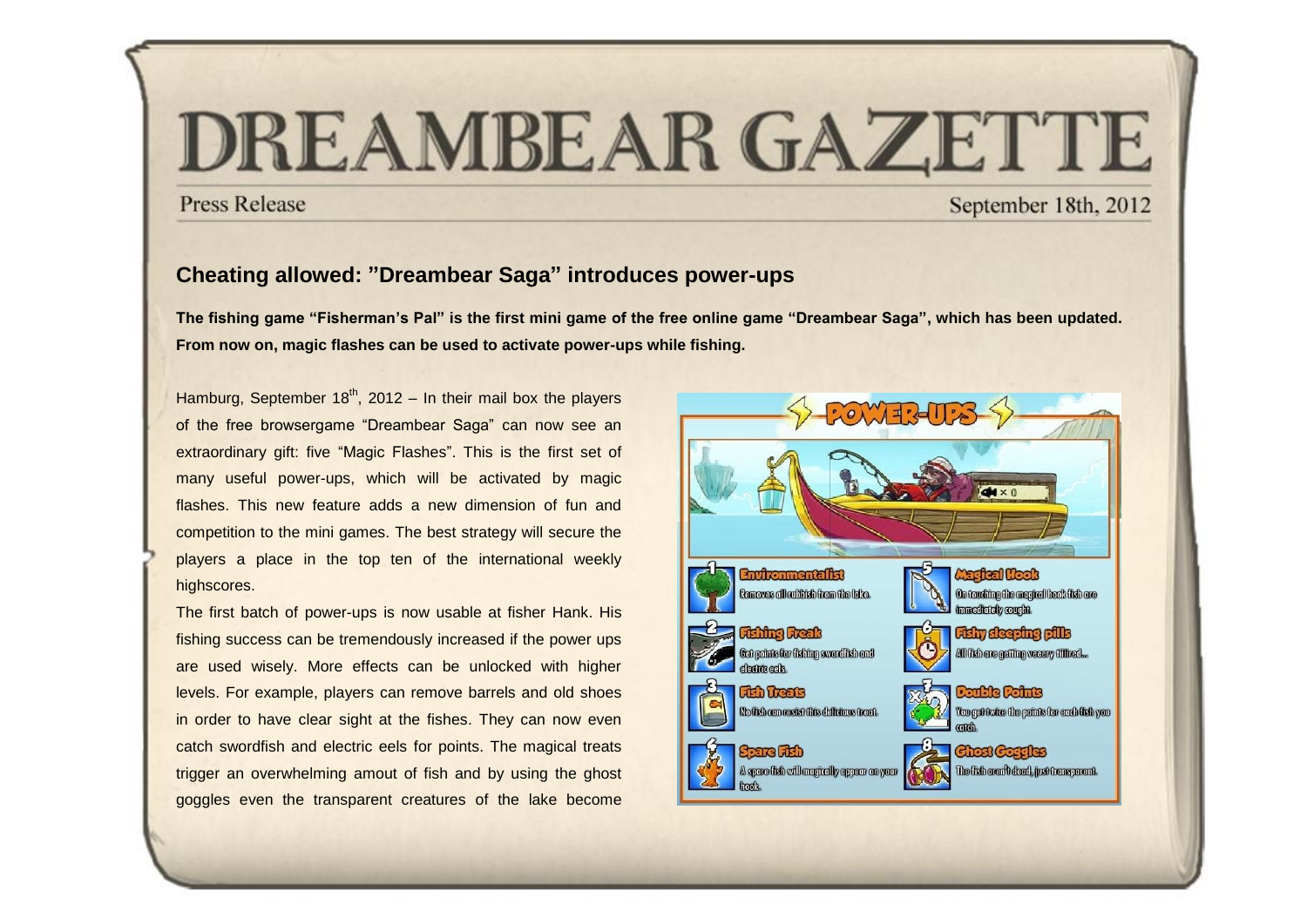# DREAMBEAR GAZETTE

### **Press Release**

## September 18th, 2012

visible. A total of eight exciting power-ups can be used in the



chase for points.

Additionally, Hank has to assist in a new mission for all players, who have reached the eleventh level: An old

tale tells that the lake accommodates small water Dreampets. But is this really true? Sally, the owner of the pet store can help – she is a real expert for Dreampets and hobby scientist. She already heard about the rare creatures and owns a machine, which records the movements of the shy animals. Everyone, who wants to know, what this ominous species "Somnium Aquaticus" is about, can register for free at [www.dreambearsaga.com](https://game.dreambearsaga.com/%22%20/l%20%22referrer=86ajlx97drfviot5&code=pm180912EN&language=en_GB) and play the online game for free.

**Images and further information about our titles can be found on our media server:** [www.dtp-young.com/presse](http://www.dtp-young.com/presse)

#### **About Dreambear Saga:**

Dreambear Saga is a free online flash game. Surrounded by a fairytale-like world with hand-painted graphics the players become Dreambears and explore the idyllic Beronia. The future of the country is threatened by prince Growl, who wants to conquer the throne. The gamers avert his plans by solving numerous challenges like amusing mini games and exciting daily missions.

An important role play social interactions: Everybody can meet new friends, chat with them and solve tasks together. Dreambear Saga was developed by the Dutch company WEBER Sites & Games BV.